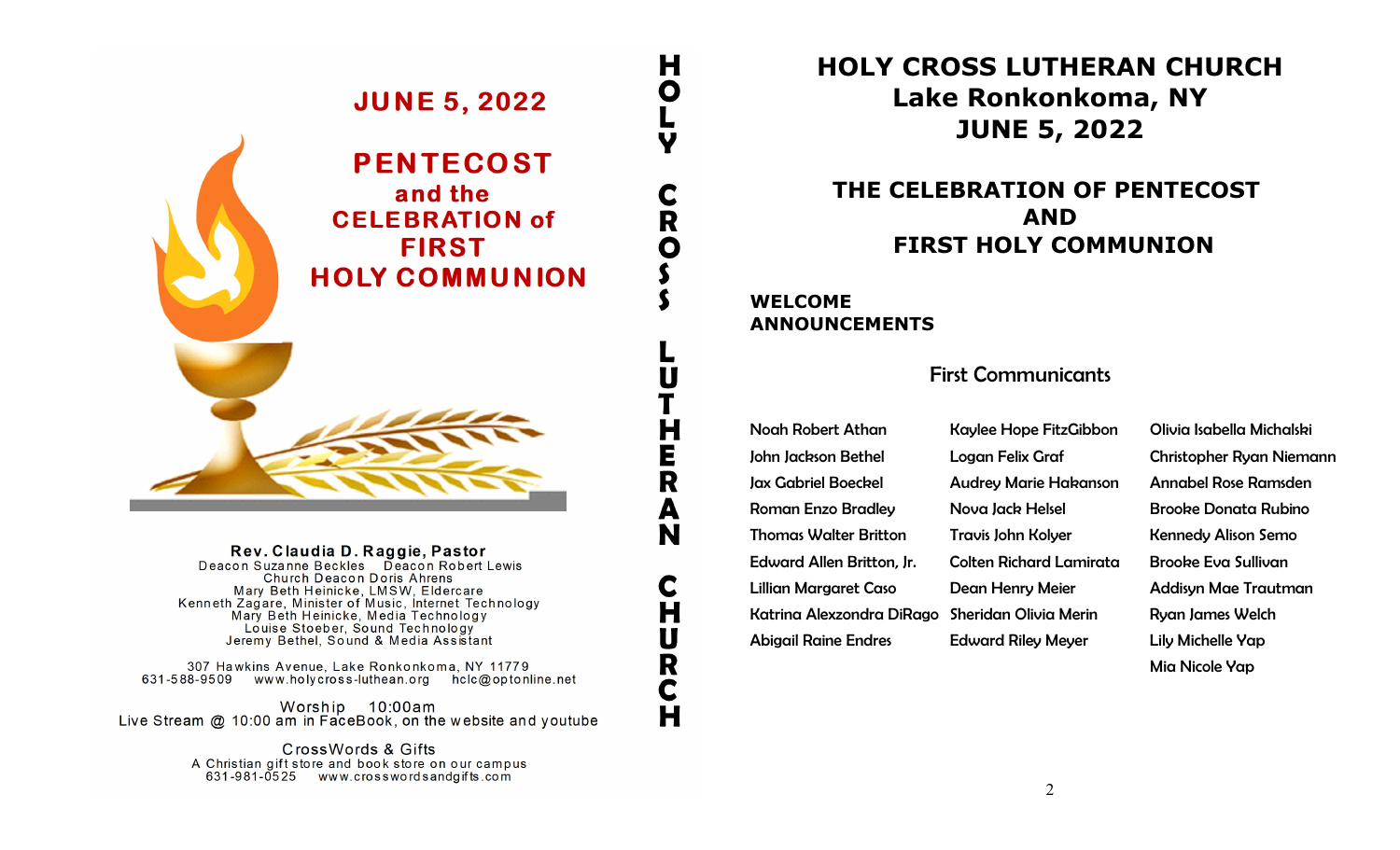# **THE ORDER OF WORSHIP**

### **OPENING SONG Sweet Wind**

There's a wind a blowin', all across the land A fragrant breeze of heaven, blowin' once again. Don't know where it comes from, don't know where it goes. But let it blow on me. Oh, sweet wind, come and blow on me.

There's a rain a pourin', showers from above, mercy drops are comin', mercy drops of love. Turn your face to heaven, Let the water pour. Well let it pour on me. Oh sweet rain, come and pour on me.

There's a fire burnin', fallin' from the sky; Awesome tongues of fire, consumin' you and I. Can you feel it burnin'? Burn the sacrifice. Let it burn on me. Oh, sweet fire, come and burn on me.



## **GREETING**

So deeply do we care for you that we are determined to share with you not only the gospel of God but also our own selves, because you have become very dear to us. *I Thessalonians 2:8*

### **SONG OF PRAISE Agnus Dei**

Alleluia, Alleluia For the Lord God Almighty reigns

Alleluia, Alleluia For the Lord God Almighty reigns

Alleluia, Holy, Holy, are You Lord God Almighty Worthy is the Lamb, Worthy is the Lamb

You are, Holy, Holy, are you Lord God Almighty Worthy is the Lamb Worthy is the Lamb, Amen

## **PRAYER OF THE DAY**

**FIRST READING** (New Living Translation) **Acts 2:1-12 NLT** On the day of Pentecost all the believers were meeting together in one place. Suddenly, there was a sound from heaven like the roaring of a mighty windstorm, and it filled the house where they were sitting. Then, what looked like flames or tongues of fire appeared and settled on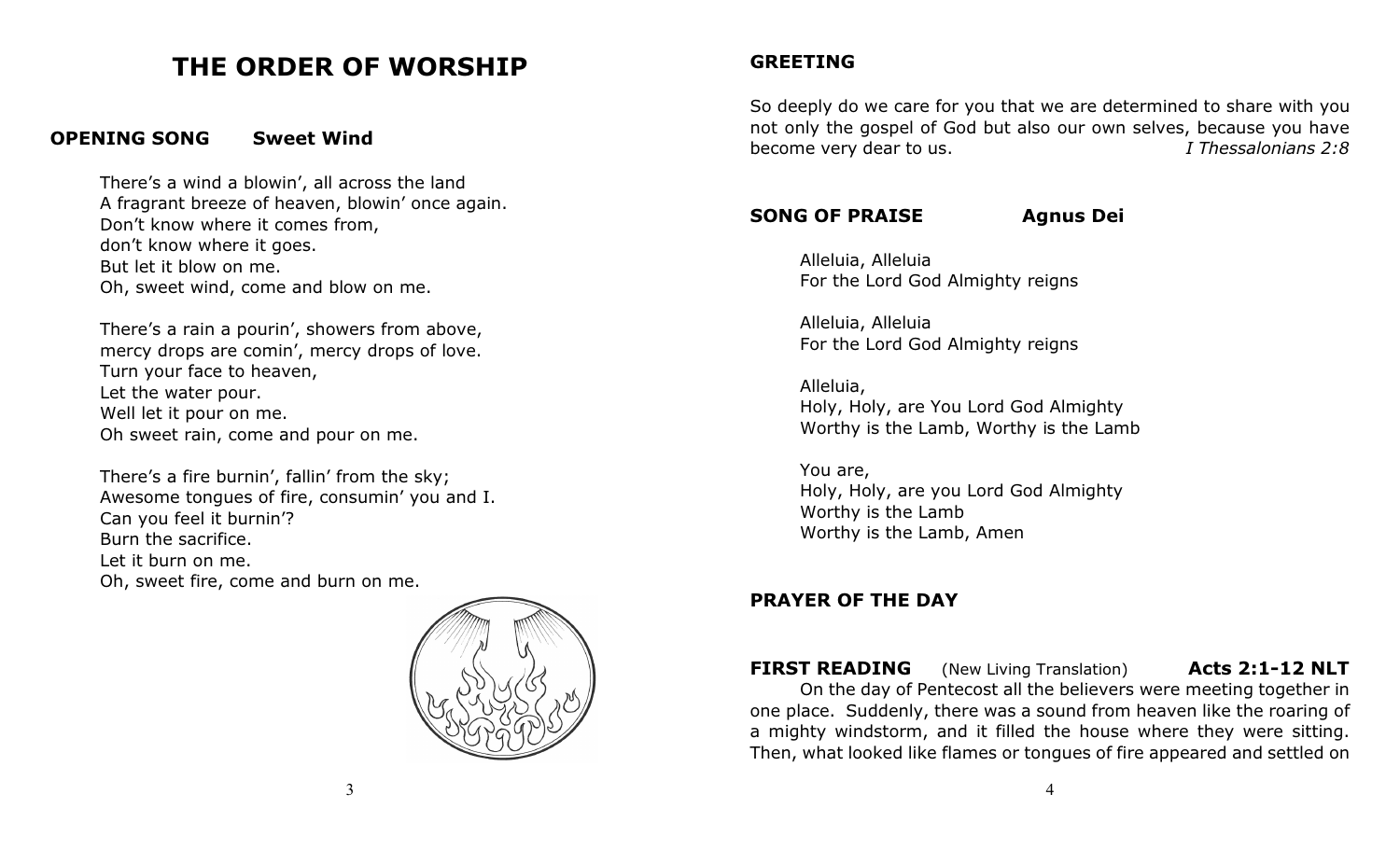each of them. And everyone present was filled with the Holy Spirit and began speaking in other languages, as the Holy Spirit gave them this ability. At that time there were devout Jews from every nation living in Jerusalem. When they heard the loud noise, everyone came running, and they were bewildered to hear their own languages being spoken by the believers.

They were completely amazed. "How can this be?" they exclaimed. "These people are all from Galilee, and yet we hear them speaking in our own native languages! Here we are—Parthians, Medes, Elamites, people from Mesopotamia, Judea, Cappadocia, Pontus, the province of Asia, Phrygia, Pamphylia, Egypt, and the areas of Libya around Cyrene, visitors from Rome (both Jews and converts to Judaism), Cretans, and Arabs. And we all hear these people speaking in our own languages about the wonderful things God has done!" They stood there amazed and perplexed. "What can this mean?" they asked each other.



- *Cantor: Bless the Lord, O my soul, O Lord, my God, you are great indeed! How manifold are your works, O Lord! The earth is full of your creatures!*
- *Cantor: If you take away their breath, they die and they return to their dust. When you send forth your Spirit of life, they are created in your sight!*

*Cantor: May his glory last for all time; may the Lord be glad in his works. Pleasing to him will be my theme; I will be glad in the Lord!*

**HOLY GOSPEL** (New Living Translation) **John 14:16-19 NLT** And I will ask the Father, and he will give you another Advocate, who will never leave you. He is the Holy Spirit, who leads into all truth. The world cannot receive him, because it isn't looking for him and doesn't recognize him. But you know him, because he lives with you now and later will be in you. No, I will not abandon you as orphans—I will come to you. Soon the world will no longer see me, but you will see me. Since I live, you also will live.

### **SONG OF THE DAY We Believe**

In this time of desperation When all we know is doubt and fear There is only one foundation We believe, we believe

In this broken generation When all is dark, You help us see There is only one salvation We believe, we believe

We believe in God the Father We believe in Jesus Christ We believe in the Holy Spirit And He's given us new life We believe in the crucifixion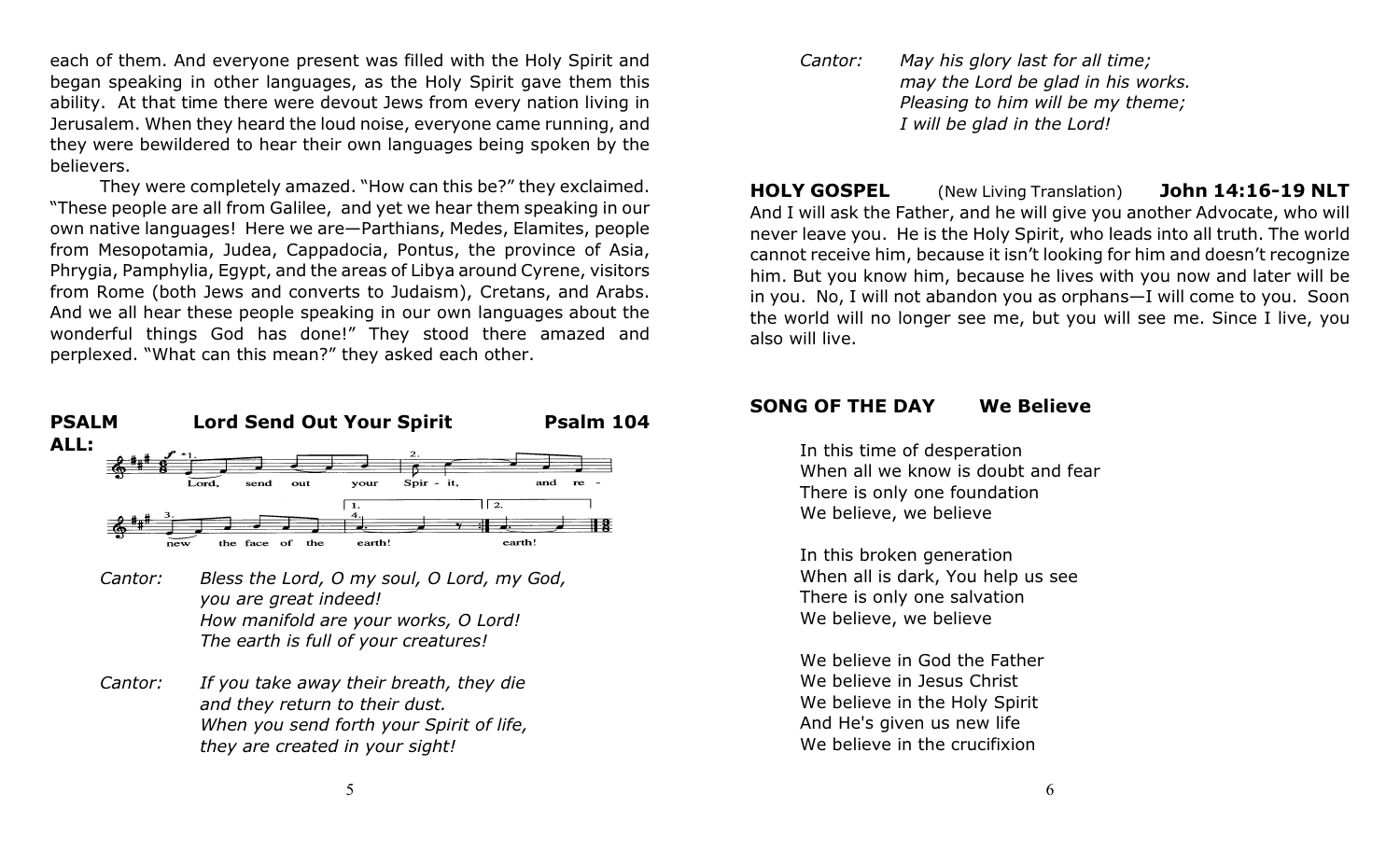We believe that He conquered death We believe in the resurrection And He's coming back again, we believe

So, let our faith be more than anthems Greater than the songs we sing And in our weakness and temptations We believe, we believe

We believe in God the Father We believe in Jesus Christ We believe in the Holy Spirit And He's given us new life We believe in the crucifixion We believe that He conquered death We believe in the resurrection And He's coming back again

Let the lost be found and the dead be raised In the here and now, let love invade Let the church live love our God will see We believe, we believe

And the gates of hell will not prevail For the power of God, has torn the veil Now we know Your love will never fail We believe, we believe

We believe in God the Father We believe in Jesus Christ We believe in the Holy Spirit And He's given us new life We believe in the crucifixion

We believe that He conquered death We believe in the resurrection And He's coming back He's coming back again He's coming back again We believe We believe

### **WORD OF GOD FOR TODAY Rev. Claudia D. Raggie**

# **LITANY AND PRESENTATION**

(Our First Communicants are called forward to the altar and remain for the Litany)

### **THE PRESENTATION AND ADDRESS**

- Deacon: The following young people have been instructed and approved by the Pastor to receive the Sacrament of Holy Communion. They are now presented to the Family of Holy Cross and welcomed to the Church's altar to celebrate in God's gift of the Lord's Supper. They are...
- Pastor: You are about to participate in the life of the Church in a new way by enjoying the gift of the Lord's Supper, Holy Communion. You are invited and encouraged to come regularly and receive this gift as you attend worship services. This is a gift of great sacrifice and love that God has given us in His Son, Jesus Christ. Come and eat...Come and drink...know that God is present in this meal. Remember this is one of many steps in your faith journey - the ongoing learning and experiencing of God's presence in your lives.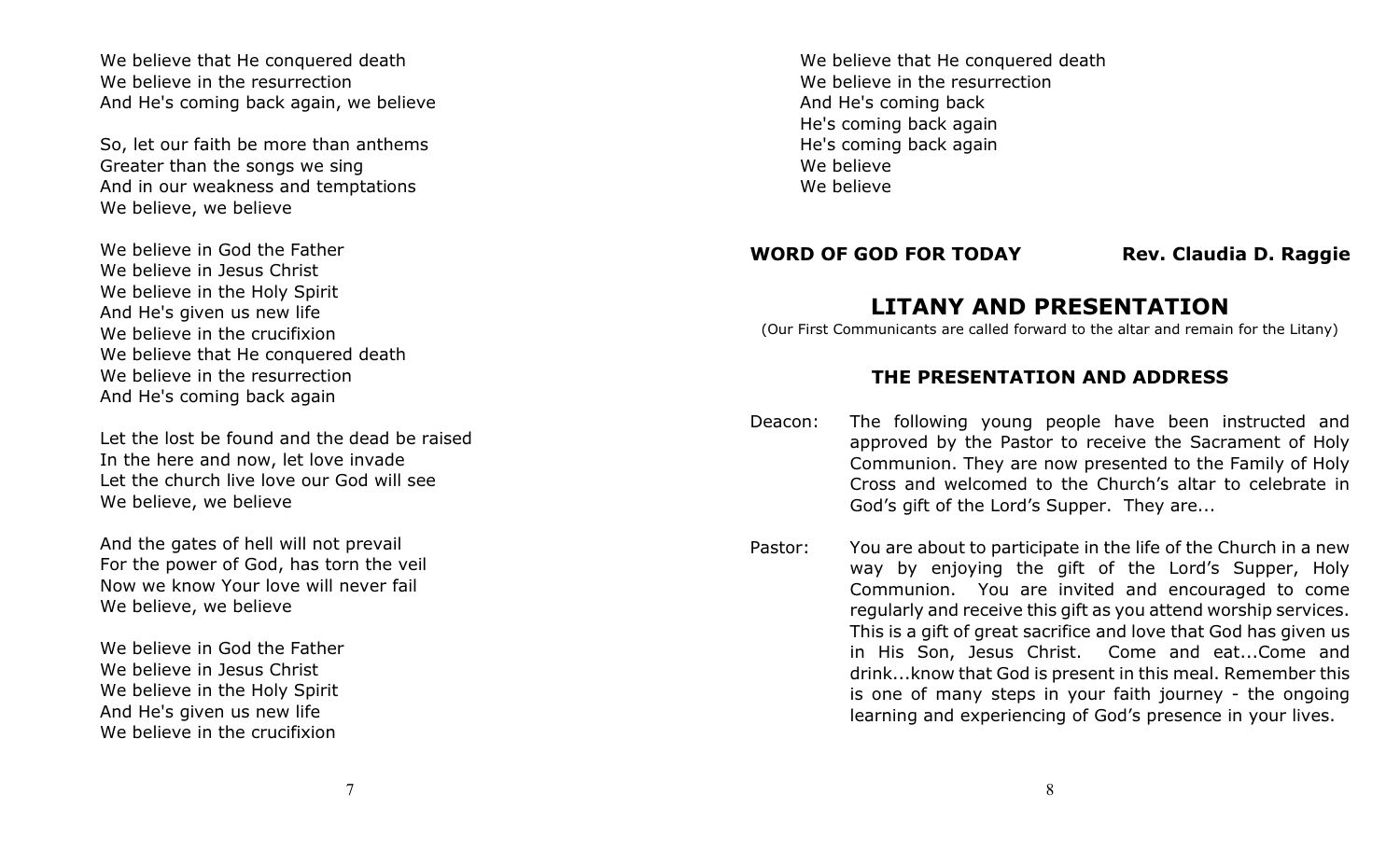## **THE LITANY OF FIRST COMMUNION**

Deacon: God has given us these young people as a blessing. Let us pray that Holy Cross will continue to provide an atmosphere where they are able to grow in their love and knowledge of Jesus Christ.

**People: Lord, fill them and this Church with your Holy Spirit.**

- Deacon: Today we celebrate their First Holy Communion. May their faith increase so that they will experience the forgiveness of sins, and the grace of God in this precious meal.
- **People: Lord, increase their faith each day as they walk with You.**
- Deacon: Let us pray that these young people may have a continual hunger for God's Word and this blessed Sacrament, so that as they grow in mind and body, they might also grow in Spirit.
- **People: Lord, give to each a yearning and excitement to know Jesus as their Lord and Savior.**
- Pastor: We praise you O God for your Son Jesus Christ gave this meal first to his disciples. And now down through the ages we eat and drink this same meal with those who love you. Bless these your children and all of us who gather at this table remembering his great sacrifice and the grace that is poured out in this meal. In your name we pray. AMEN.



# **SONG OF RESPONSE Be the Centre**

Jesus be the center Be my source be my light, Jesus Jesus be the center Be my hope, be my song, Jesus

Be the fire in my heart Be the wind in my sails Be the reason that I live Jesus, Jesus

Jesus, be my vision Be my path, be my guide, Jesus

Be the fire in my heart Be the wind in my sails Be the reason that I live Jesus, Jesus

Jesus, be my vision Be my path, be my guide, Jesus Be the fire, in my heart. Be the wind, in these sails. Be the reason that I live Jesus, Jesus.

Be the fire, in my heart. Be the wind in these sails. Be the reason that I live Jesus, Jesus.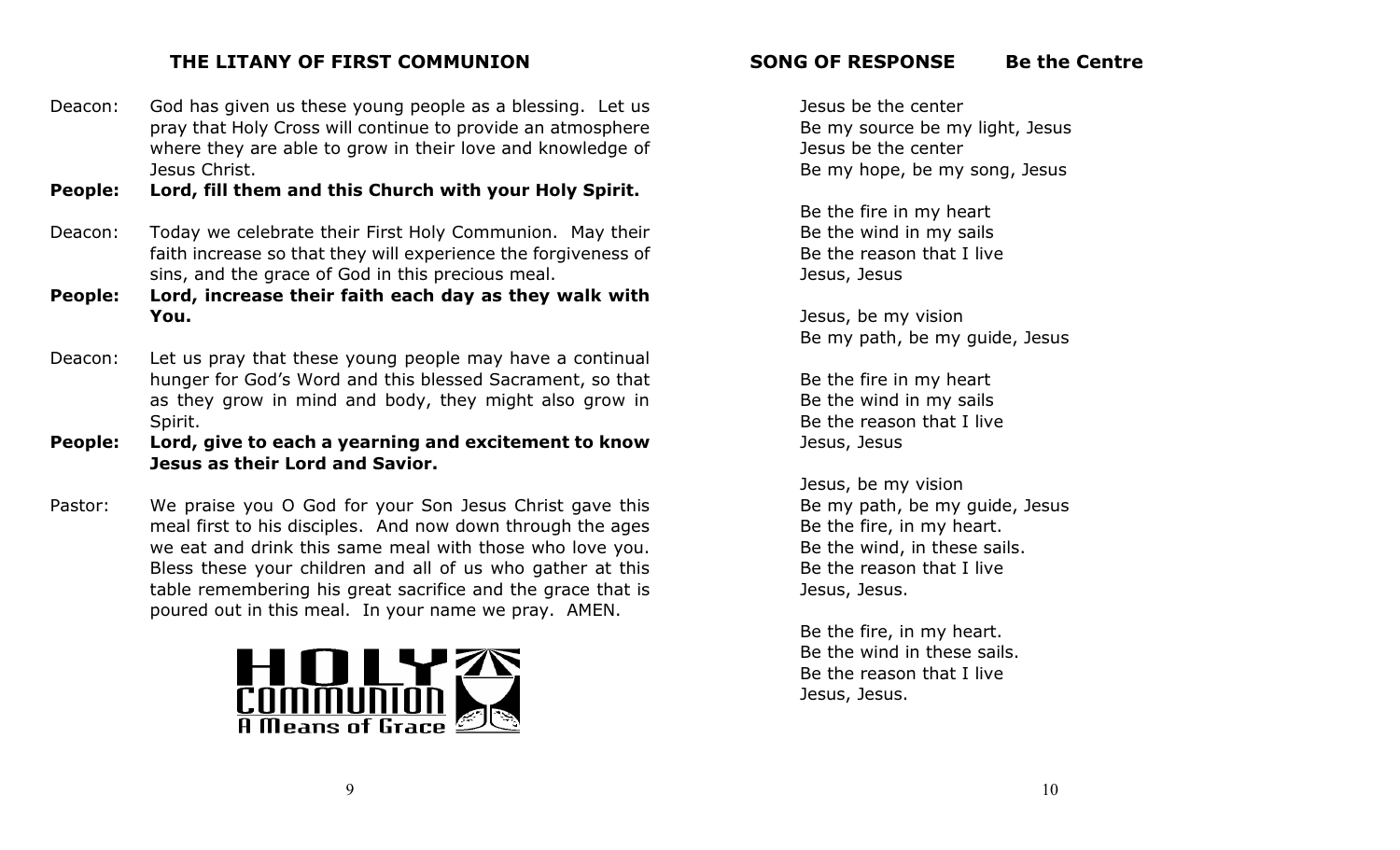Jesus, be the center. Be my source, be my light, Jesus. Be my source, be my light, Jesus.

### **PRAYERS OF GOD'S PEOPLE**

### **SONG OF PREPARATION Halle, Halle, Halle**

Halle, halle, halle lu jah! Halle, halle, halle lu jah! Halle, halle, halle lu jah! Hallelujah, hallelujah!

# **THE CELEBRATION OF HOLY COMMUNION**

### **PRAYER OF CONSECRATION**

**LORD'S PRAYER**

**DISTRIBUTION**

# **COMMUNION SONGS**

**CHORAL RESPONSE Send Down the Fire** *Holy Cross Worship Leader Singers/Choir*

### **Anointed and Sealed**

**Refrain** *Anointed and sealed, God your love is revealed Anointed and sealed, for the life of the World Anointed and sealed, God all darkness is healed we are sent called to serve we are sent called to serve*

Formed by your life giving water touched by the fragrance of grace marked with your spirit we follow in love renewed by you here, here in this place *Refrain*

Formed by your Word we are listening touched by the hope that you bring marked with your spirit your story we share renewed in our joy here we will sing *Refrain*

Formed by the feast spread before us touched by the food that you bring marked with your spirit your presence is here renewed from this meal here we will live *Refrain*

Formed by the gift of God's people touched by a vision in sight marked with your spirit your mission is clear renewed to be children; children of light *Refrain*

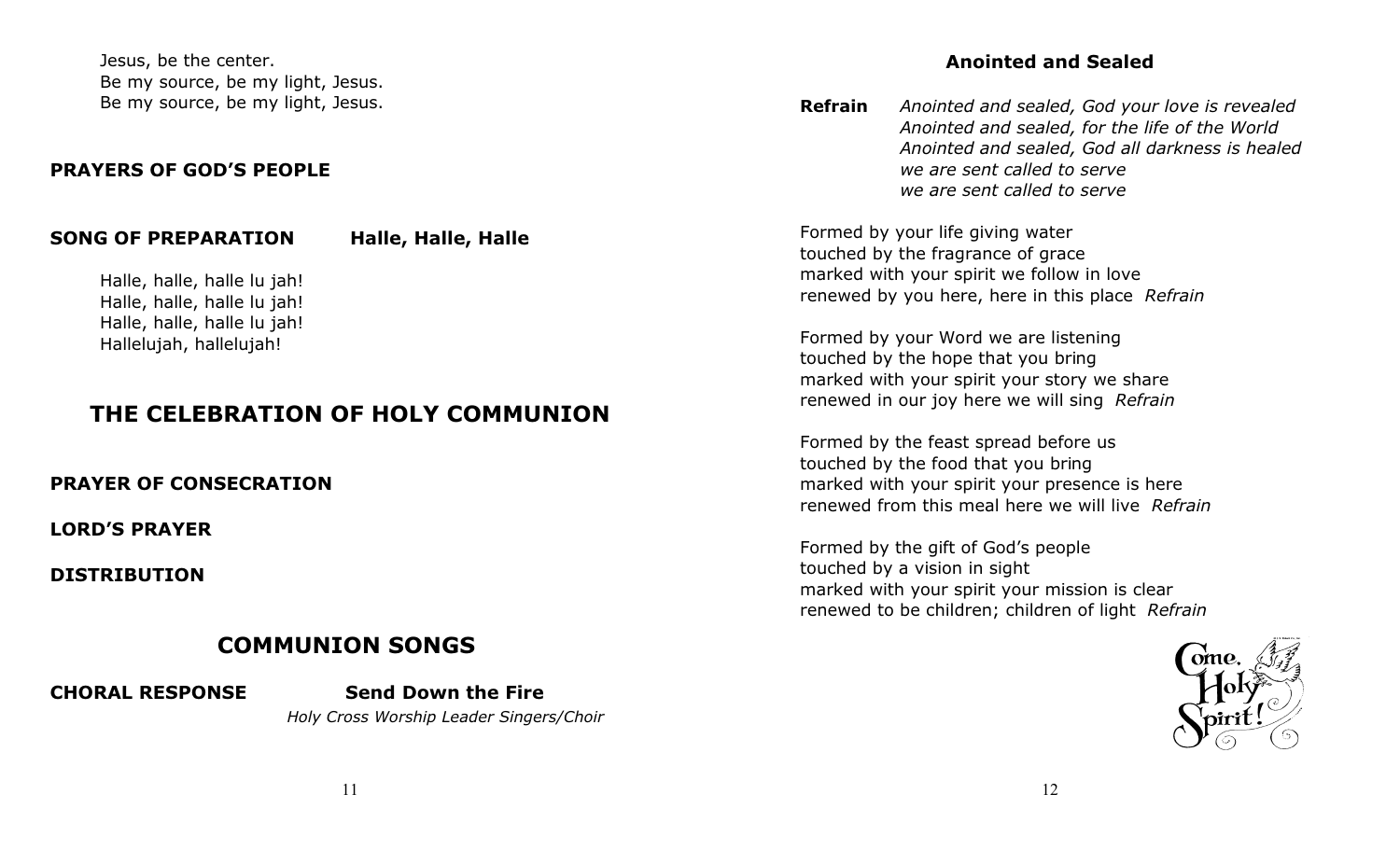### **Send Us Your Spirit**

**Refrain** *Come Lord Jesus, send us your spirit renew the face of the earth. Come Lord Jesus, send us your spirit renew the face of the earth*

Come to us Spirit of God, breathe in us now, we sing together. Spirit of hope and of light, fill our lives, come to us, Spirit of God. *Refrain*

Fill us with the fire of your love, burn in us now, bring us together. Come to us, dwell in us, change our lives, O Lord, Come to us, Spirit of God. *Refrain*

Send us the wings of new birth, fill all the earth with the love you have taught us. Let all creation now be shaken with love, Come to us, Spirit of God. *Refrain*

### **All Who Are Thirsty**

All who are thirsty All who are weak Just come to the fountain Dip your heart in the stream of life

Let the pain and the sorrow Be washed away In the waves of His mercy As deep cries out to deep

We sing, come Lord Jesus come Come Lord Jesus, come Come Lord Jesus, come Come Lord Jesus, come

All who are thirsty All who are weak Just come to the fountain Dip your heart in the stream of life

Let the pain and the sorrow Be washed away In the waves of His mercy As deep cries out to deep

We sing, come Lord Jesus come Come Lord Jesus, come Come Lord Jesus, come Come Lord Jesus, come

Come Lord Jesus come Come Lord Jesus come Come Lord Jesus, come Come Lord Jesus come Come Lord Jesus come

### **10,000 Reasons (Bless the Lord)**

**Refrain** *Bless the Lord O my soul, O my soul Worship His Holy name Sing like never before, O my soul I'll worship Your Holy name*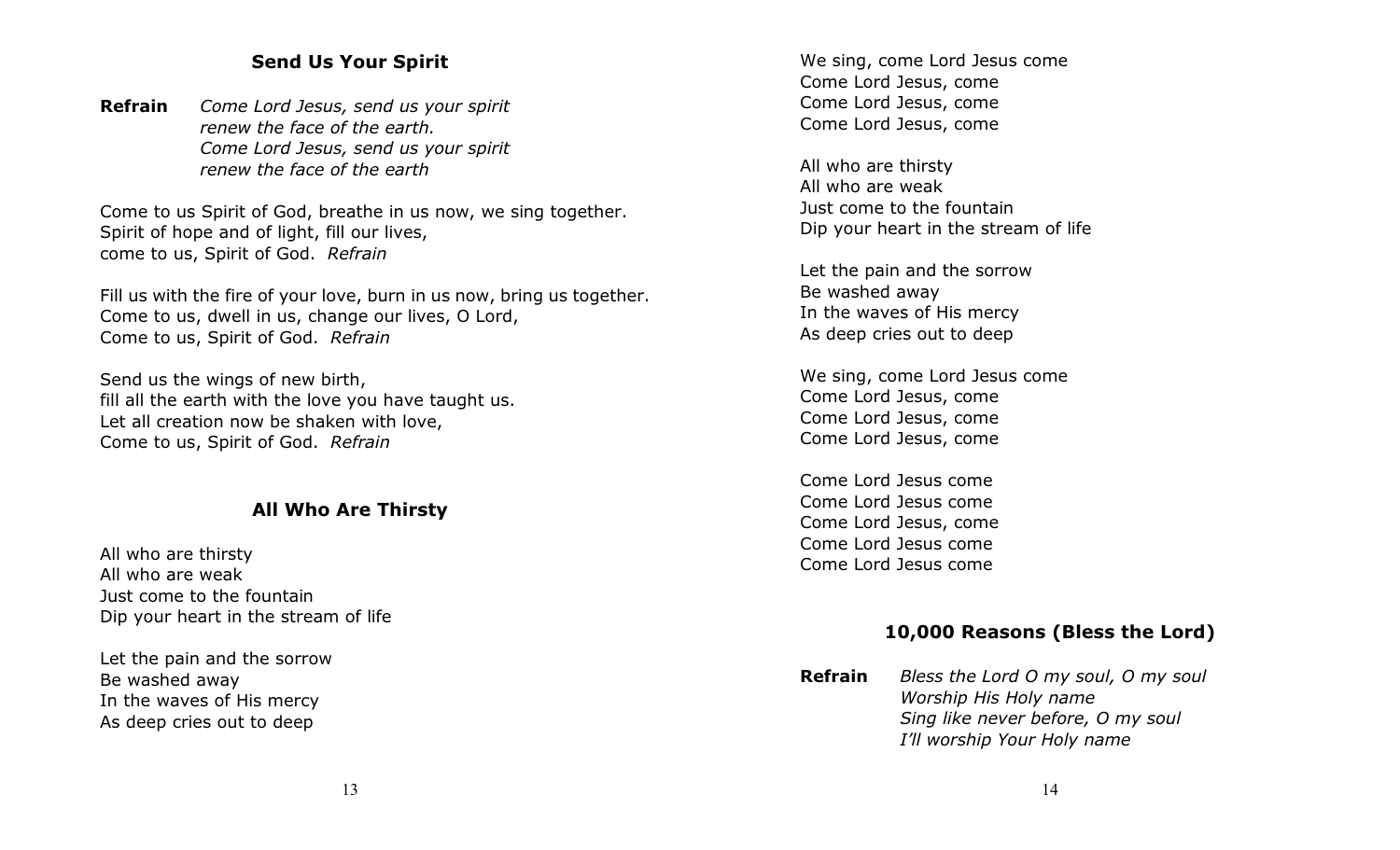The sun comes up, It's a new day dawning It's time to sing Your song again, Whatever may pass And whatever lies before me, Let me be singing When the evening comes *Refrain*

You're rich in love, And You're slow to anger Your name is great, And Your heart is kind For all Your goodness, I will keep on singing Ten thousand reasons, For my heart to find *Refrain*

And on that day, When my strength is failing The end draws near, And my time has come Still my soul will, Sing Your praise unending Ten thousand years, And then forevermore *Refrain*

### **Great Are You Lord**

You give life, You are love You bring light to the darkness You give hope, You restore Every heart that is broken Great are You, Lord

It's Your breath in our lungs So we pour out our praise We pour out our praise It's Your breath in our lungs So we pour out our praise to You only

You give life, You are love You bring light to the darkness You give hope, You restore Every heart that is broken Great are You, Lord

It's Your breath in our lungs So we pour out our praise We pour out our praise It's Your breath in our lungs So we pour out our praise to You only

It's Your breath in our lungs So we pour out our praise We pour out our praise It's Your breath in our lungs So we pour out our praise to You only

And all the earth will shout Your praise Our hearts will cry, these bones will sing Great are You, Lord

And all the earth will shout Your praise Our hearts will cry, these bones will sing Great are You, Lord

And all the earth will shout Your praise Our hearts will cry, these bones will sing Great are You, Lord

It's Your breath in our lungs So we pour out our praise We pour out our praise It's Your breath in our lungs So we pour out our praise to You only

It's Your breath in our lungs So we pour out our praise We pour out our praise It's Your breath in our lungs So we pour out our praise to You only